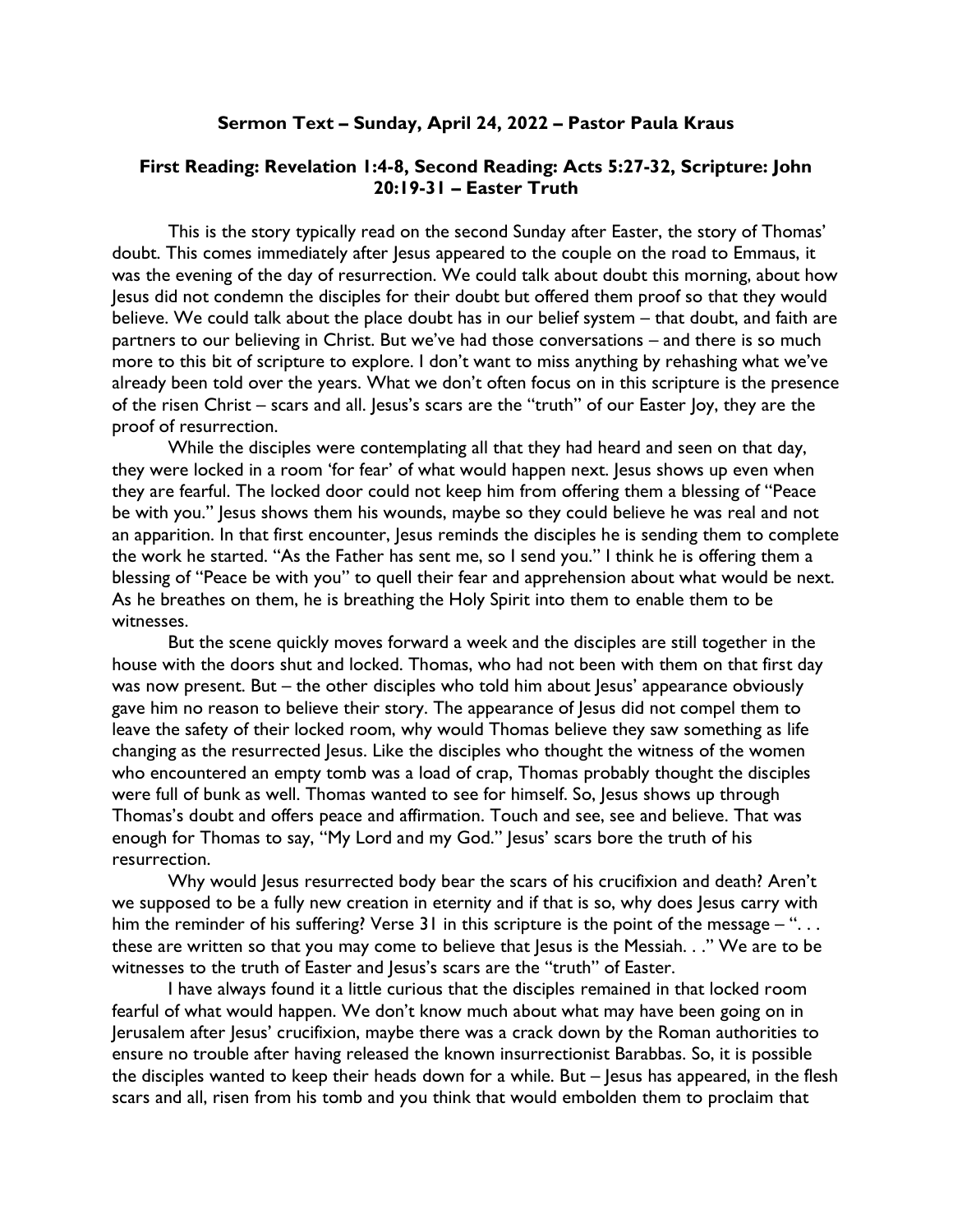good news. Jesus comes to them even through locked doors and offers peace then reminds them – "As the Father has sent me, so I send you." They however have not yet figured out how to live in this new kingdom created by Jesus resurrection. What more would it take to compel them out of their stupor?

Jesus shows up – bearing the reminders of his suffering offering peace and affirmation of faith and forgiveness. Jesus' resurrection does not erase the horrors of his crucifixion, yet Jesus offers peace. Peace be with you, receive the Holy Spirit and go about the work I have sent you to do! But they stayed in their safe space – on the eighth day they were watching and waiting in a locked room.

Folks – this is the eighth day, are we still locked in our safe space, waiting for Jesus to show up? Are there people among us living in doubt because we are unable to give any reason for them to believe? Jesus' resurrection is about transformation – although he was changed into something new, he still bore the scars that reminded his followers not only of the horror of crucifixion but also the joy of his risen and living presence with them. We who have come to believe in Jesus through the witness of others and are baptized in Christ are also living transformed lives. But, is our witness compelling or do we negate what we say by living lives that do not reflect Jesus' resurrection. Following Jesus should change us, should embolden us to show transformed / resurrected lives. "I once was lost but now am found." Our lives should reflect joy of transformation, the joy of Christ's presence.

I believe the fact that Jesus' resurrected body bore the scars of his suffering should compel us to show our own scars as an effective witness to our resurrection with Christ. If those who pierced him are able to see him and recognize him by his wounds they too are freed from sin. Maybe that is a signal to us that Jesus bore his scars to confirm this fact – God is capable of taking even our worst human experiences and transforming us into wholeness. Jesus' body was dis-membered on the cross but is re-membered each Sunday in our sanctuary and in the witness of countless saints as scars are revealed to prove transformed lives.

We know that eventually Peter and the disciples left the safety of that locked room, they had more encounters with the risen Christ, and they began telling their stories in Jerusalem and further. In the scripture from Acts that we read this morning, we see that this teaching caused conflict but the response from the disciples was, "We can't help it." "We must obey God rather than any human authority." They too had bore scars of witnessing for Jesus, but those scars became power and witness to the transforming power of Christ.

The apostles acknowledged to the authorities "We must obey God rather than any human authority" – is that what guides us in today's world? Do we let our modern culture of individualism or nationalism silence our speaking Easter truth? Jesus' resurrection is not the end of his story but the beginning of the Christian movement. A movement that through forgiveness subverts established power and puts all earthly power – including political power – subject to the kingdom of God. We are part of that kingdom, part of a government of which God is head. We must obey God rather than any human authority.

This scripture from the Gospel of John is about witness, it is also about building a community of believers. Jesus shows up through fear, through locked doors, through doubt and offers peace. Jesus' scars reveal the truth of our witness – He lives. He does not come to the disciples wearing a crown of glory, showing off the riches he has gained at the right hand of God. He does not proclaim prosperity as he offers peace. He does not say, believe in me and all your money problems will be over, believe in me and you will stand out in the community as powerful and prosperous citizens. No – he has told them that they too will suffer. Jesus stands